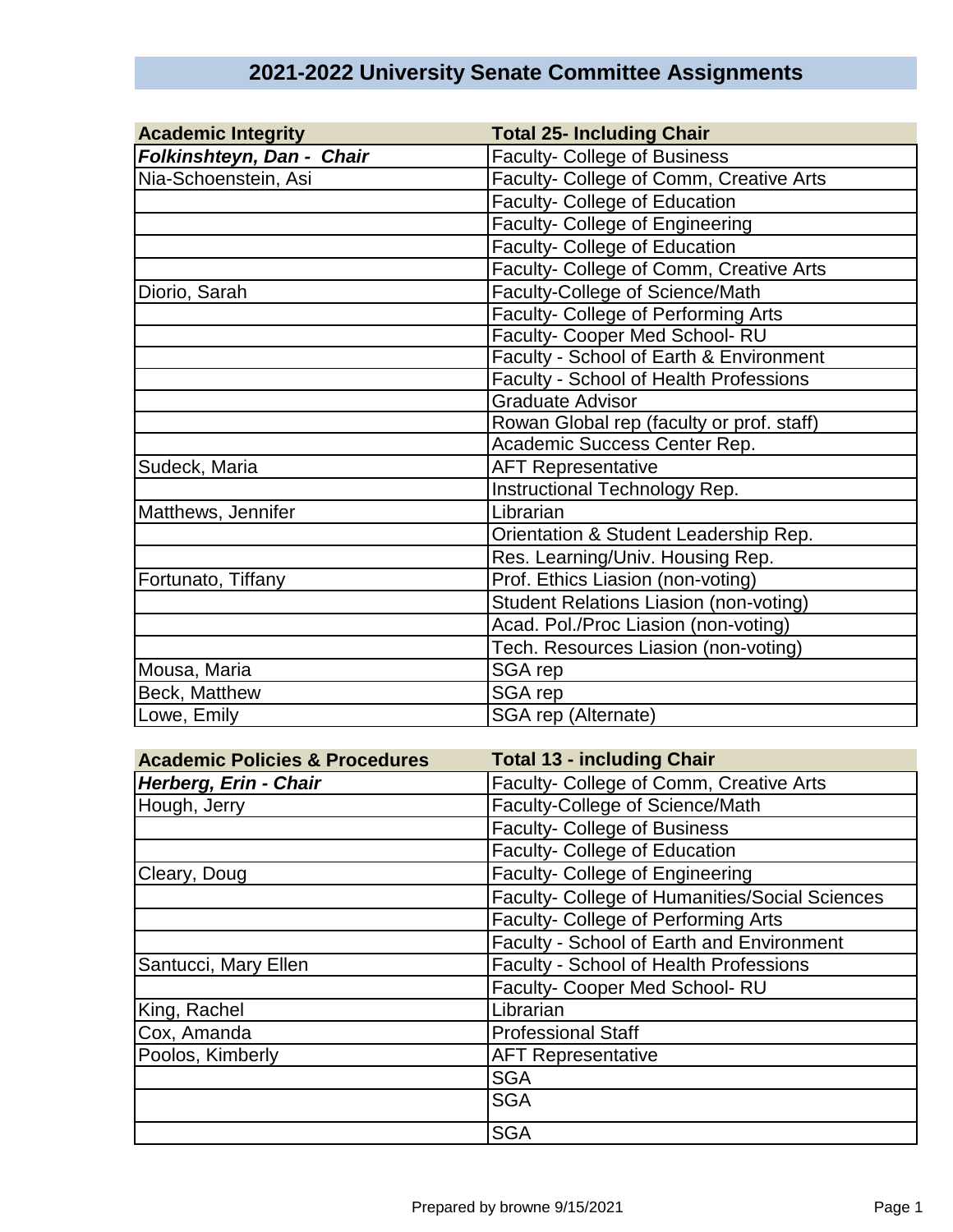| <b>Concerns</b>             | <b>Total 22 - including Chair</b> |
|-----------------------------|-----------------------------------|
| <b>Britt, Rubin - Chair</b> | Faculty                           |
| Brand, Keith                | Faculty                           |
| Crumrine, Patrick           | Faculty                           |
| Foley, Ray                  | Faculty                           |
| Garner, Andra               | Faculty                           |
| Hristescu, Gabriela         | Faculty                           |
| Moore, Elisha               | Faculty                           |
| Milovich, Michael           | Faculty                           |
| Eisberg, Robert             | Faculty                           |
| Wu, Shuang                  | Faculty                           |
| O'Leary, Kathy              | <b>Professional Staff</b>         |
| Saracco, Benjamin           | <b>Professional Staff</b>         |
|                             | Administrator                     |
| Calio, Brian                | Faculty and/or Professional Staff |
| King, Rachel                | Faculty and/or Professional Staff |
| Davidian, Christine         | Faculty and/or Professional Staff |
|                             | <b>CWA Representative</b>         |
| Tighe, Karla                | <b>AFT Representative</b>         |
|                             | IFPTE #195 Representative         |
| Bathurst, Paige             | <b>SGA Representative</b>         |
| Justus, Morgan              | <b>SGA Representative</b>         |
| Bollendorf, Samantha        | <b>SGA Representative</b>         |

**Career Development- CANCELLED Total 13 - including Chair**

| <b>Committee on Committees</b> | <b>Total 6 - including Chair</b>     |
|--------------------------------|--------------------------------------|
| Uygur, Ozge - Chair            | <b>Faculty or Professional Staff</b> |
|                                | <b>Faculty or Professional Staff</b> |
|                                | <b>Faculty or Professional Staff</b> |
|                                | <b>Faculty or Professional Staff</b> |
|                                | <b>Faculty or Professional Staff</b> |
| Matthews, Jennifer             | <b>AFT Representative</b>            |

| <b>Curriculum</b>           | <b>Total 22 - NOT including Chair</b>         |
|-----------------------------|-----------------------------------------------|
| Carrasquillo, Marci - Chair |                                               |
| Uygur, Ozge                 | <b>Faculty-College of Business</b>            |
| Lewis, Phil                 | <b>Faculty-College of Business</b>            |
| Strasser, Dan               | Faculty-College of Comm, Creative Arts        |
| Audio, Gina                 | Faculty-College of Comm, Creative Arts        |
| Wieman, Rob                 | Faculty - College of Education                |
| Drelick, Alicia             | Faculty - College of Education                |
| Riddell, Will               | Faculty-College of Engineering                |
| Trkov, Mitja                | Faculty-College of Engineering                |
| Rosado, Maria               | Faculty-College of Humanities/Social Sciences |
| Slater, Kate                | Faculty-College of Humanities/Social Sciences |
| Kolek, Adam                 | Faculty - College of Performing Arts          |
| Elkins, Leslie              | Faculty - College of Performing Arts          |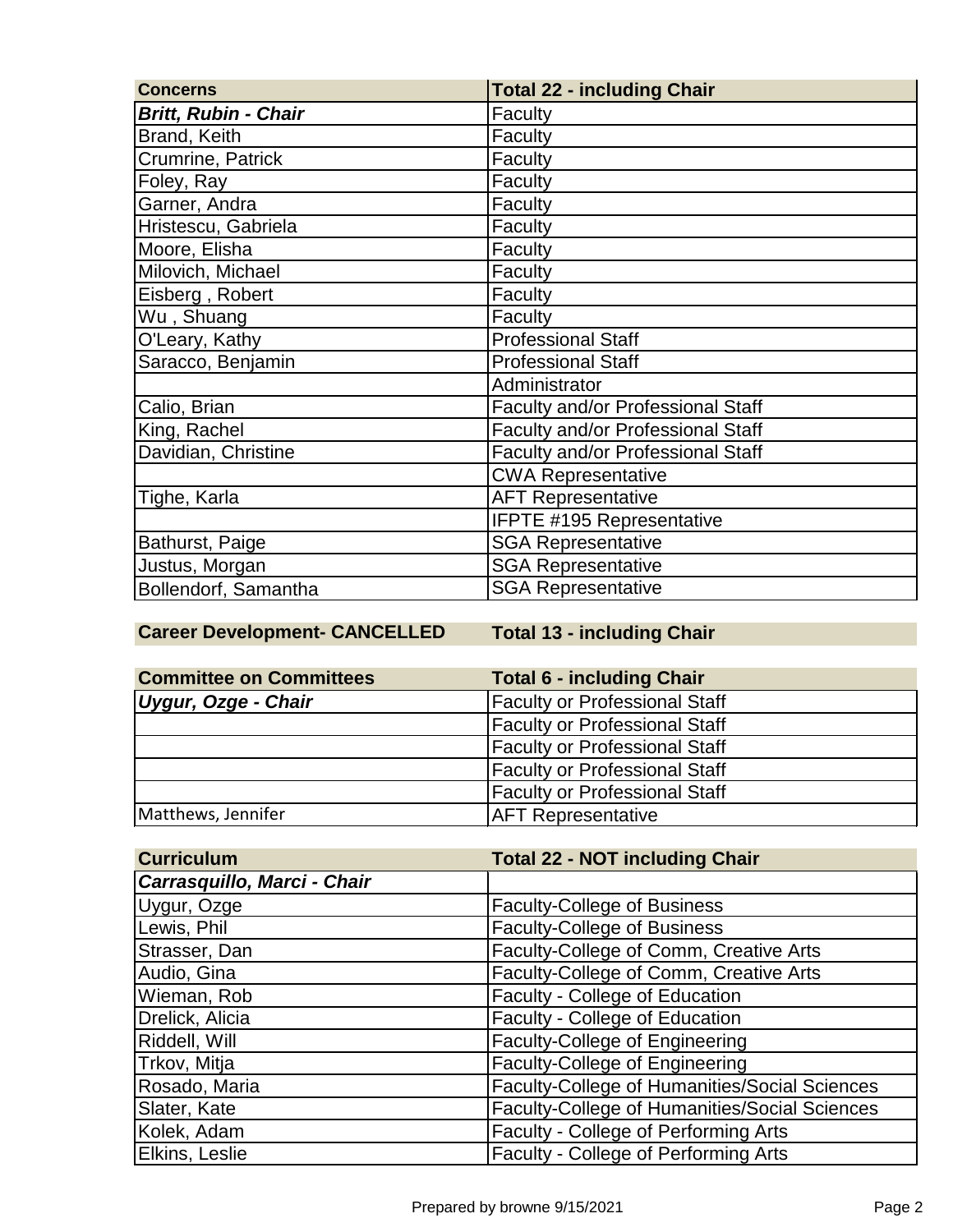| Tinkham, Nancy     | <b>Faculty - College of Science/Mathematics</b>  |
|--------------------|--------------------------------------------------|
| Klassen, David     | Faculty - College of Science/Mathematics         |
| Keenan, Kevin      | <b>Faculty - School of Earth and Environment</b> |
| Moore, Elisha      | <b>Faculty - School of Earth and Environment</b> |
| Willis, Shari      | <b>Faculty - School of Health Professions</b>    |
| McDonald, Carmen   | <b>Faculty - School of Health Professions</b>    |
| Vaccaro, David     | <b>Professional Staff</b>                        |
| Matthews, Jennifer | Librarian                                        |
| Rudin, Joel        | <b>AFT Representative</b>                        |
| Mousa, Maria       | <b>SGA Representative</b>                        |
| Sozio, Gabriella   | <b>SGA Representative</b>                        |
| Lowe, Emily        | <b>SGA Representative</b>                        |
| Bollendorf, Alyssa | <b>SGA Representative</b>                        |

| <b>Diversity Committee</b>          | <b>Total 19 - including Chair</b>    |
|-------------------------------------|--------------------------------------|
| <b>Bazemore, Dawn Marie - Chair</b> | <b>Faculty or Professional Staff</b> |
| Boodman, Eva                        | <b>Faculty or Professional Staff</b> |
| Budmen, Rachel                      | <b>Faculty or Professional Staff</b> |
| Cirucci, Angela                     | <b>Faculty or Professional Staff</b> |
| Del Russo, Celeste                  | <b>Faculty or Professional Staff</b> |
| McCandless, Brett                   | <b>Faculty or Professional Staff</b> |
| Duke-Bryant, Kelly                  | <b>Faculty or Professional Staff</b> |
| Fusco, Tom                          | <b>Faculty or Professional Staff</b> |
| Montgomery, Colleen                 | <b>Faculty or Professional Staff</b> |
| Walpole, Marybeth                   | <b>Faculty or Professional Staff</b> |
| Barth, Aaron                        | <b>Faculty or Professional Staff</b> |
| Jonsen, Richard                     | <b>Faculty or Professional Staff</b> |
|                                     | <b>Central Administrator</b>         |
| Paparella, Alexander                | <b>AFT Representative</b>            |
|                                     | <b>CWA Representative</b>            |
|                                     | <b>IFPTE #195 Representative</b>     |
| Jeremiah, Bianca                    | <b>SGA Representative</b>            |
| Butler, Alex                        | <b>SGA Representative</b>            |
| McClure, Madeline                   | <b>SGA Representative</b>            |
|                                     |                                      |

## **Graduate Education, and Global Learning and Partnerships, Total 18**

| Schillo, Mike - Chair | Faculty- College Science/Math                 |
|-----------------------|-----------------------------------------------|
|                       | Faculty - College of Education                |
| Yide Shen             | Faculty - College of Business                 |
| Courtney, Jennifer    | Faculty-College of Comm, Creative Arts        |
|                       | <b>Faculty-College of Engineering</b>         |
| Kazarian, Ed          | Faculty-College of Humanities/Social Sciences |
|                       | <b>Faculty- College Performing Arts</b>       |
|                       | Faculty- College Science/Math                 |
|                       | Faculty - School of Earth and Environment     |
|                       | Faculty - School of Health Professions        |
|                       | Faculty-Cooper Med Sch - RU                   |
| Savage, Jenn          | <b>Professional Staff</b>                     |
| Denise Brush          | <b>Professional Staff</b>                     |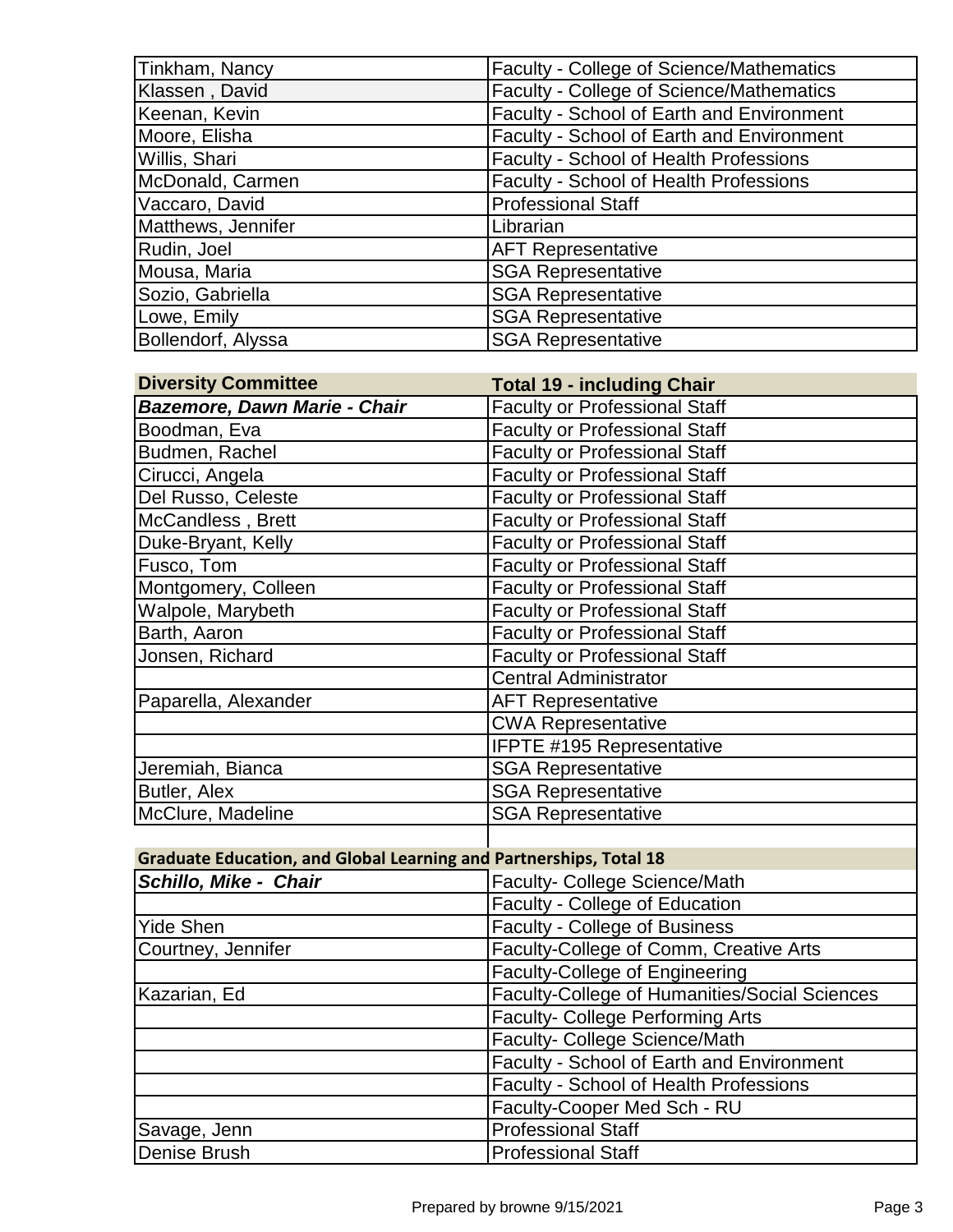|                   | Graduate Student            |
|-------------------|-----------------------------|
|                   | <b>S</b> raduate Student    |
|                   | Rowan Global Representative |
| Beury, James      | <b>AFT Representative</b>   |
| Bhatt, Riya       | <b>SGA Representative</b>   |
| McClure, Madeline | <b>SGA Representative</b>   |

| <b>Intercollegiate Athletics</b>            | <b>Total 22 - including Co-Chairs</b>           |
|---------------------------------------------|-------------------------------------------------|
| Drutz, Dan - Chair                          | <b>Professional Staff</b>                       |
| Bullard, Joanne Co-Chair                    | Administrator (Senate Appointment)              |
|                                             | (Administrator President Appointment)           |
| Kempf, Penny                                | Administrator                                   |
| Naphy, Dave                                 | Administrator                                   |
| Lisella, Gabby                              | Administrator                                   |
| Barrett, Ryan                               | <b>Professional Staff</b>                       |
|                                             | <b>Faculty-College of Business</b>              |
| Marshall, Pamela                            | Faculty-College of Comm, Creative Arts          |
|                                             | Faculty - College of Education                  |
|                                             | <b>Faculty-College of Engineering</b>           |
|                                             | <b>Faculty- College Performing Arts</b>         |
| Bergmann, Seth                              | Faculty- College Science/Math                   |
|                                             | Faculty-College of Humanities/Social Sciences   |
|                                             | Faculty - School of Earth and Environment       |
| Biren, Greg                                 | Faculty - School of Health Professions          |
| Carabetta, Valerie                          | Faculty-Cooper Med Sch - RU                     |
| Giannini, John                              | Athletic Director (Non-voting member)           |
| Bollendorf, Alyssa                          | <b>SGA Representative</b>                       |
| Lowe, Emily                                 | <b>SGA Representative</b>                       |
| Bollendorf, Samantha                        | <b>SGA Representative</b>                       |
| Dowd, Jeanine                               | <b>AFT Representative</b>                       |
|                                             |                                                 |
| <b>Learning Assessment &amp; Rowan Core</b> | Total 16, not including chair                   |
| Bauer, Nathan - Co- Chair                   | Chair/Faculty                                   |
| Nicholson, Jennifer - Co-Chair              |                                                 |
| Rudin, Joel                                 | <b>Faculty - College of Business</b>            |
|                                             | Faculty - College of Comm, Creative Arts        |
| Accardo, Amy                                | <b>Faculty - College of Education</b>           |
| Cruz Bohorquez, Juan                        | <b>Faculty - College of Engineering</b>         |
|                                             | Faculty - College of Humanities/Social Sciences |
| Hostetter, Tony                             | <b>Faculty - College Performing Arts</b>        |
| Daniels, Benjamin                           | Faculty - College of Science/Math               |
| Ullman, Paul                                | Faculty - School of Earth and Environment       |
| Provine, Darren                             | <b>Faculty - School of Health Professions</b>   |
| Dickerson, Catharine                        | Faculty                                         |
| Shi, Rui                                    | Faculty                                         |
| Kennedy, Samantha                           | Librarian                                       |
| Turley, Cheryl                              | <b>AFT Representative</b>                       |
| Larsen-Britt, Christine                     | <b>Professional Staff Advisor</b>               |
| Massaro, Patrick                            | <b>Professional Staff Advisor</b>               |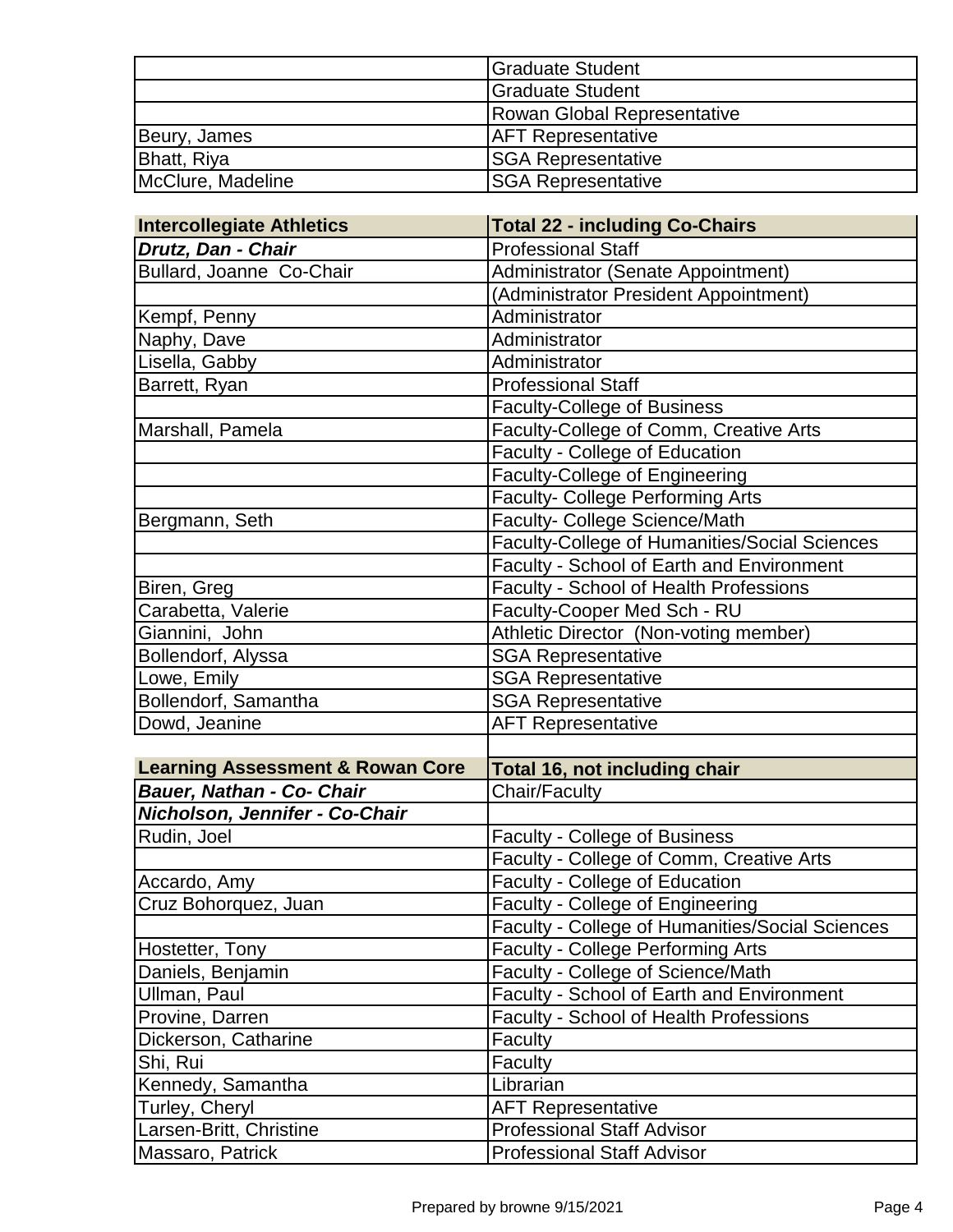| Bonfield, Jeff   | Director of Assessment (non-voting) |
|------------------|-------------------------------------|
| Mazza, Christine | Registrar's Office (non-voting)     |

| <b>Professional Ethics &amp; Welfare</b> | <b>Total 11 - including Chair</b>    |
|------------------------------------------|--------------------------------------|
| <b>Monroe, Alicia - Chair</b>            | <b>Faculty or Professional Staff</b> |
| Appelson, Herb                           | <b>Faculty or Professional Staff</b> |
| Bauer, Sarah                             | <b>Faculty or Professional Staff</b> |
| Dinzeo, Tom                              | <b>Faculty or Professional Staff</b> |
| Edwards, Nicole                          | <b>Faculty or Professional Staff</b> |
| Jiras, Jon                               | <b>Faculty or Professional Staff</b> |
| Mousa, Tarek                             | <b>Faculty or Professional Staff</b> |
| Borden, Sarah                            | <b>Faculty or Professional Staff</b> |
| Houser, Kimberly                         | <b>Faculty or Professional Staff</b> |
| Hicks, Kristen                           | <b>Faculty or Professional Staff</b> |
| Kusmiesz, Amy                            | <b>AFT Representative</b>            |
|                                          | <b>Ex-Officio Committee Member</b>   |

| <b>Promotion, Tenure &amp; Recontracting</b> | <b>Total 11 - including Chair</b>                |
|----------------------------------------------|--------------------------------------------------|
| Haynes, Julie - Co-Chair                     | Faculty-College of Comm, Creative Arts           |
| Iftode, Cristina - Co-Chair                  | Faculty- College of Science and Math             |
| Schoen, Ted                                  | <b>Faculty-College of Business</b>               |
|                                              | Faculty-College of Comm, Creative Arts           |
| Li, Jie                                      | <b>Faculty-College of Engineering</b>            |
| Schell-Busey, Natalie                        | Faculty-College of Humanities/Social Sciences    |
| Chen, Xiufang                                | Faculty - College of Education                   |
| Hostetter, Anthony                           | <b>Faculty- College Performing Arts</b>          |
|                                              | Faculty - School of Earth and Environment        |
| Behling, Kathryn                             | Faculty-Cooper Med Sch - RU                      |
| Kennedy, Samantha                            | Librarian                                        |
| Coughlan, Patti                              | Lecturer - College of Comm, Creative Arts        |
|                                              | <b>Professional Staff</b>                        |
| Poolos, Kim                                  | Professional Staff - College of Science and Math |
| Pratt, Brittine                              | Professional Staff - College of Engineering      |
| Grossman, Paul                               | <b>AFT Representative</b>                        |

| <b>Recruitment, Admissions &amp; Retention</b> | <b>Total 19 - including Chair</b>    |
|------------------------------------------------|--------------------------------------|
| <b>Morgan, Michael - Chair</b>                 | <b>Faculty or Professional Staff</b> |
| Barth, Aaron                                   | <b>Faculty or Professional Staff</b> |
| Borden, Sarah                                  | <b>Faculty or Professional Staff</b> |
| Mapp, Douglas                                  | <b>Faculty or Professional Staff</b> |
| Fife, Dustin                                   | <b>Faculty or Professional Staff</b> |
| Maslanik, LuAnn                                | <b>Faculty or Professional Staff</b> |
| Thompson, Shari                                | <b>Faculty or Professional Staff</b> |
| Syed, Jessica                                  | <b>Faculty or Professional Staff</b> |
| Finer, Cynthia                                 | <b>Faculty or Professional Staff</b> |
| Davis-LaMastro, Valerie                        | <b>Faculty or Professional Staff</b> |
| Novak, Alison                                  | <b>Faculty or Professional Staff</b> |
| Mason, Cristine                                | <b>Faculty or Professional Staff</b> |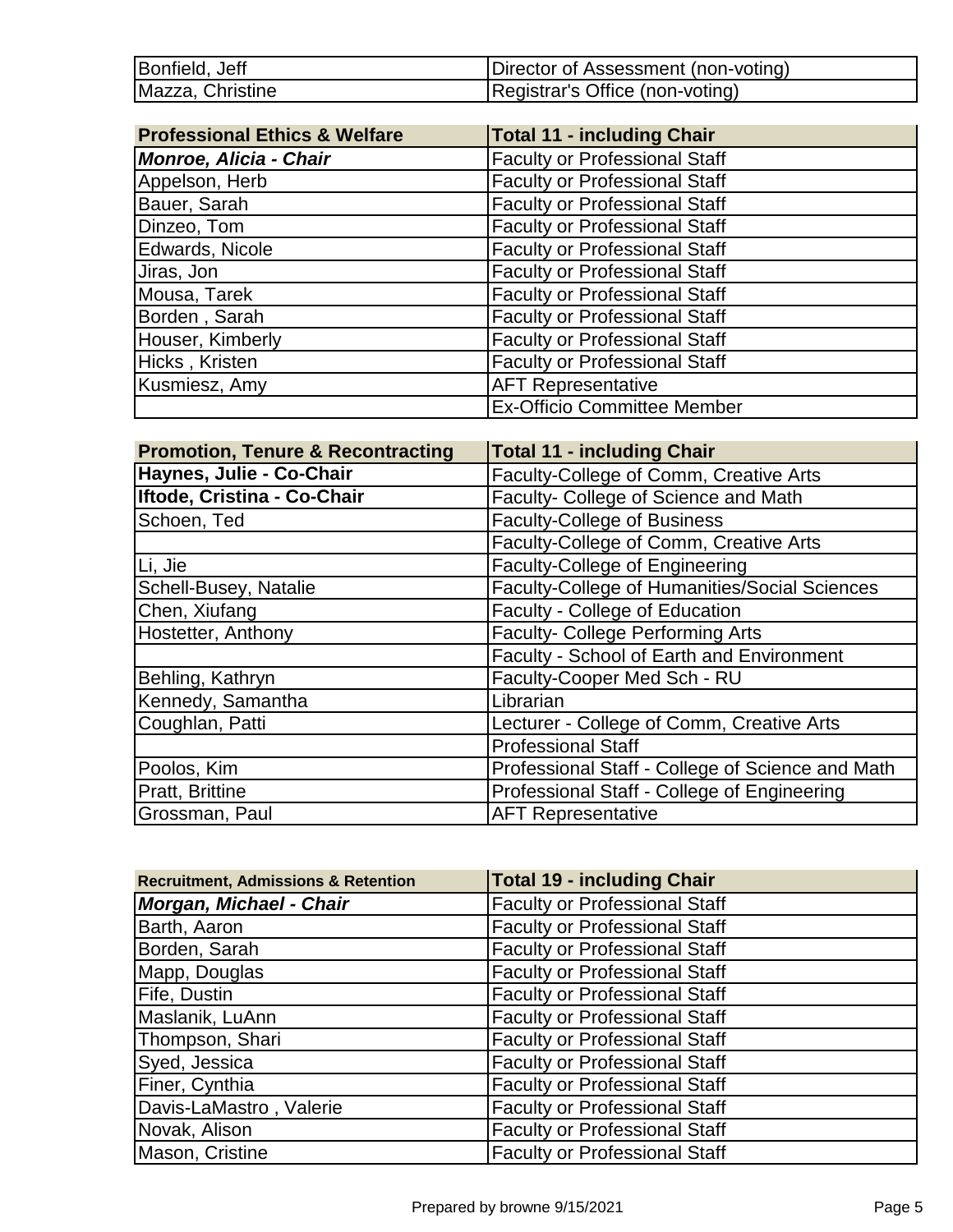| Bogush, Marina         | <b>Faculty or Professional Staff</b>            |
|------------------------|-------------------------------------------------|
| Fortunato, Tiffany     | <b>Faculty or Professional Staff</b>            |
| Arroyo, Mayra          | <b>AFT Representative</b>                       |
| McClure, Sarah         | <b>SGA Representative</b>                       |
| Sozio, Gabriella       | <b>SGA Representative</b>                       |
| Butler, Alex           | <b>SGA Representative</b>                       |
| Harrington, Michael    | <b>SGA Representative</b>                       |
|                        |                                                 |
| <b>Research</b>        | <b>Total 24 - including Chair</b>               |
| Grinias, James - Chair | Faculty - College of Science/Math               |
| Kordrostami, Elika     | Faculty - College of Business                   |
| Shi, Rui               | Faculty - College of Comm, Creative Arts        |
| Chen, Xiufang          | Faculty - College of Education                  |
| Beachley, Vince        | Faculty - College of Engineering                |
|                        | Faculty - College of Humanities/Social Sciences |
| Ceriani, Davide        | <b>Faculty - College Performing Arts</b>        |
| Christman, Zach        | Faculty - School of Earth and Environment       |
|                        | Faculty - School of Health Professions          |
| Carabetta, Valerie     | Faculty - Cooper Med Sch - RU                   |
| Holaska, James         | Faculty                                         |
| Ferguson, Sarah        | Faculty                                         |
| Joppa, Meredith        | Faculty                                         |
| Rahmani, Vahid         | Faculty                                         |
| Soto-Reyes, Ileana     | Faculty                                         |
| Johnson, Ane Turner    | <b>IRB Rep</b>                                  |
| Currie, Kevin          | <b>IBC Rep</b>                                  |
| Dedkov, Eduard         | <b>IACUC Rep</b>                                |
| Saracco, Ben           | Librarian                                       |
| Pratt, Brittine        | <b>Professional Staff</b>                       |
|                        | <b>Professional Staff</b>                       |
|                        | <b>Professional Staff</b>                       |
| Rele, Shilpa           | <b>AFT</b>                                      |
| Mousa, Maria           | <b>SGA</b>                                      |
|                        |                                                 |

| <b>Sabbatical Leave</b>      | <b>Total 14 - including Chair</b>              |
|------------------------------|------------------------------------------------|
| <b>Wassell, Beth - Chair</b> |                                                |
| Vaden, Tim                   | Faculty - College of Science/Math              |
|                              | <b>Faculty- College of Business</b>            |
|                              | Faculty- College of Comm, Creative Arts        |
| Thompson, Carol              | Faculty- College of Education                  |
|                              | Faculty- College of Engineering                |
| Duke-Bryant, Kelly           | Faculty- College of Humanities/Social Sciences |
| Hu, Xiao                     | Faculty-College of Science/Math                |
| Hunt, Andrea                 | Faculty- College of Performing Arts            |
|                              | Faculty - School of Earth and Environment      |
|                              | Faculty - School of Health Professions         |
| Laporta, Phil                | Faculty or Librarian                           |
|                              | Faculty or Librarian                           |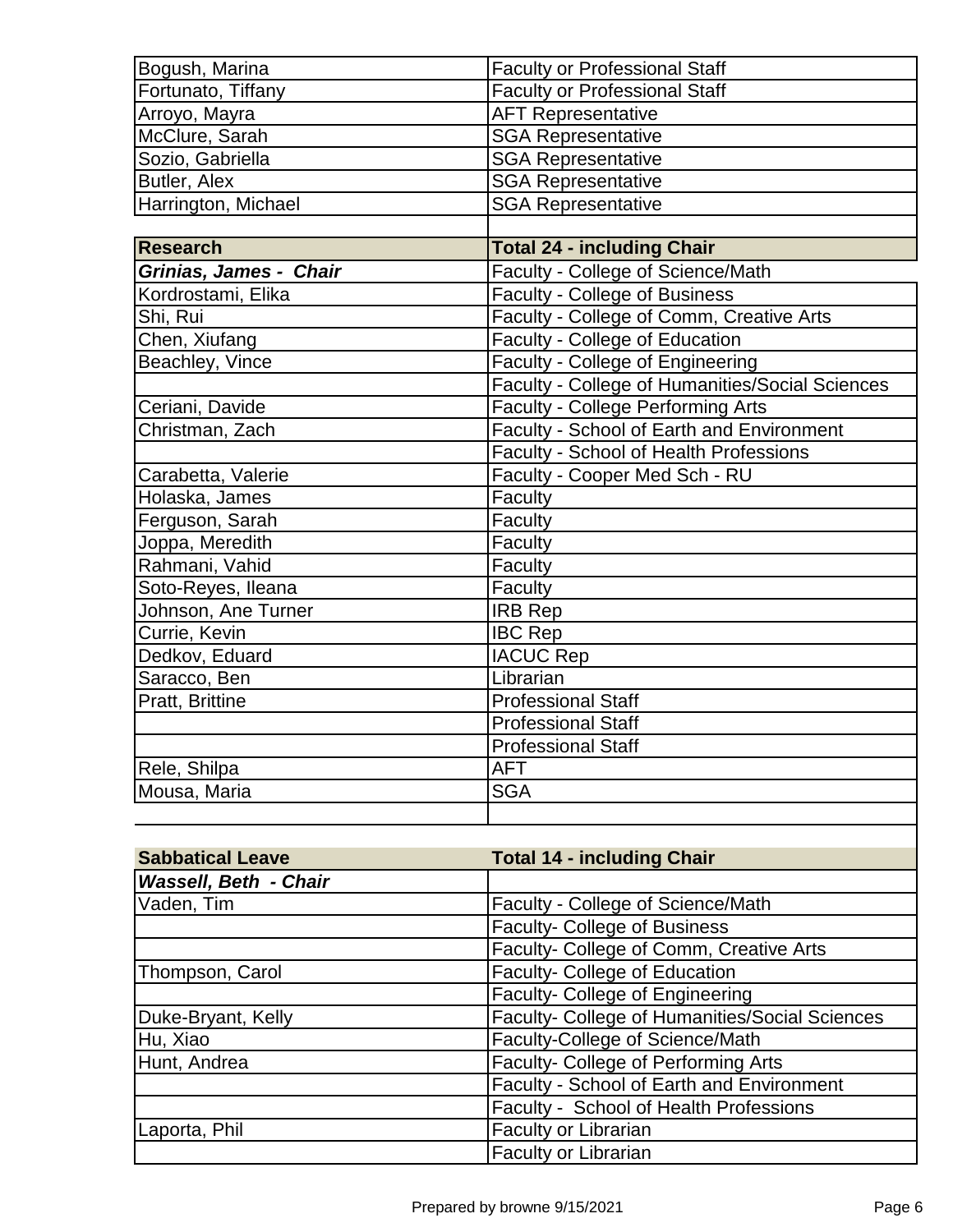| Ilicasu, Olcay | <b>Faculty or Librarian</b>            |
|----------------|----------------------------------------|
| Adams, Amanda  | <b>AFT Representative (non-voting)</b> |

| <b>Student Relations</b>  | <b>Total 17 - including Chair</b>    |
|---------------------------|--------------------------------------|
| Savage, Jennifer - Chair  | <b>Faculty or Professional Staff</b> |
| Brager, Karen             | <b>Faculty or Professional Staff</b> |
| Novak, Alison             | <b>Faculty or Professional Staff</b> |
| Royek, Stephen            | <b>Faculty or Professional Staff</b> |
| Davidson-Tucci, Christina | <b>Faculty or Professional Staff</b> |
| McCann, Sharon            | <b>Faculty or Professional Staff</b> |
| Kye, Hannah               | <b>Faculty or Professional Staff</b> |
| Davis-LaMastro, Valerie   | <b>Faculty or Professional Staff</b> |
| Vigorita, Michael         | <b>Faculty or Professional Staff</b> |
| Johnson, Kristine         | <b>Faculty or Professional Staff</b> |
| Cosgrove, Melissa         | <b>AFT Representative</b>            |
|                           | <b>CWA Representative</b>            |
|                           | <b>Graduate SGA Representative</b>   |
|                           | <b>Graduate SGA Representative</b>   |
|                           | <b>Graduate SGA Representative</b>   |
|                           | <b>Graduate SGA Representative</b>   |
| McClure, Sarah            | <b>SGA Representative</b>            |
| Bhatt, Riya               | <b>SGA Representative</b>            |
| Lowe, Emily               | <b>SGA Representative</b>            |
| Sozio, Gabriella          | <b>SGA Representative</b>            |
| Harrington, Michael       | <b>SGA Representative</b>            |

| <b>Technological Resources</b> | <b>Total 21 - including Chair</b>              |
|--------------------------------|------------------------------------------------|
| Poolos, Kimberly - Chair       | <b>Professional Staff</b>                      |
| Chien, Chia                    | Faculty-College of Science/Math                |
| Dominik, Michael               | <b>Faculty- College of Business</b>            |
| Winkler, Christopher           | Faculty- College of Comm, Creative Arts        |
| Perry, Jill                    | Faculty- College of Education                  |
|                                | <b>Faculty- College of Engineering</b>         |
|                                | Faculty- College of Humanities/Social Sciences |
| Hiatt, Jeff                    | Faculty- College of Performing Arts            |
|                                | Faculty- Cooper Med School-RU                  |
|                                | Faculty - School of Earth and Environment      |
|                                | Faculty - School of Health Professions         |
| Hsiao, Shih-Hui                | Faculty                                        |
| Lee, Ik Jae                    | Faculty                                        |
| Spielman, Stephanie            | Faculty                                        |
| Isaacson, Nina                 | Faculty                                        |
| Mapp, Douglas                  | Faculty                                        |
| Davidan, Christine             | Librarian                                      |
| Grossman, Paul                 | <b>Professional Staff</b>                      |
| Manley, David                  | <b>Professional Staff</b>                      |
| Repsher, Laura                 | <b>AFT Representative</b>                      |
| Justus, Morgan                 | <b>SGA</b>                                     |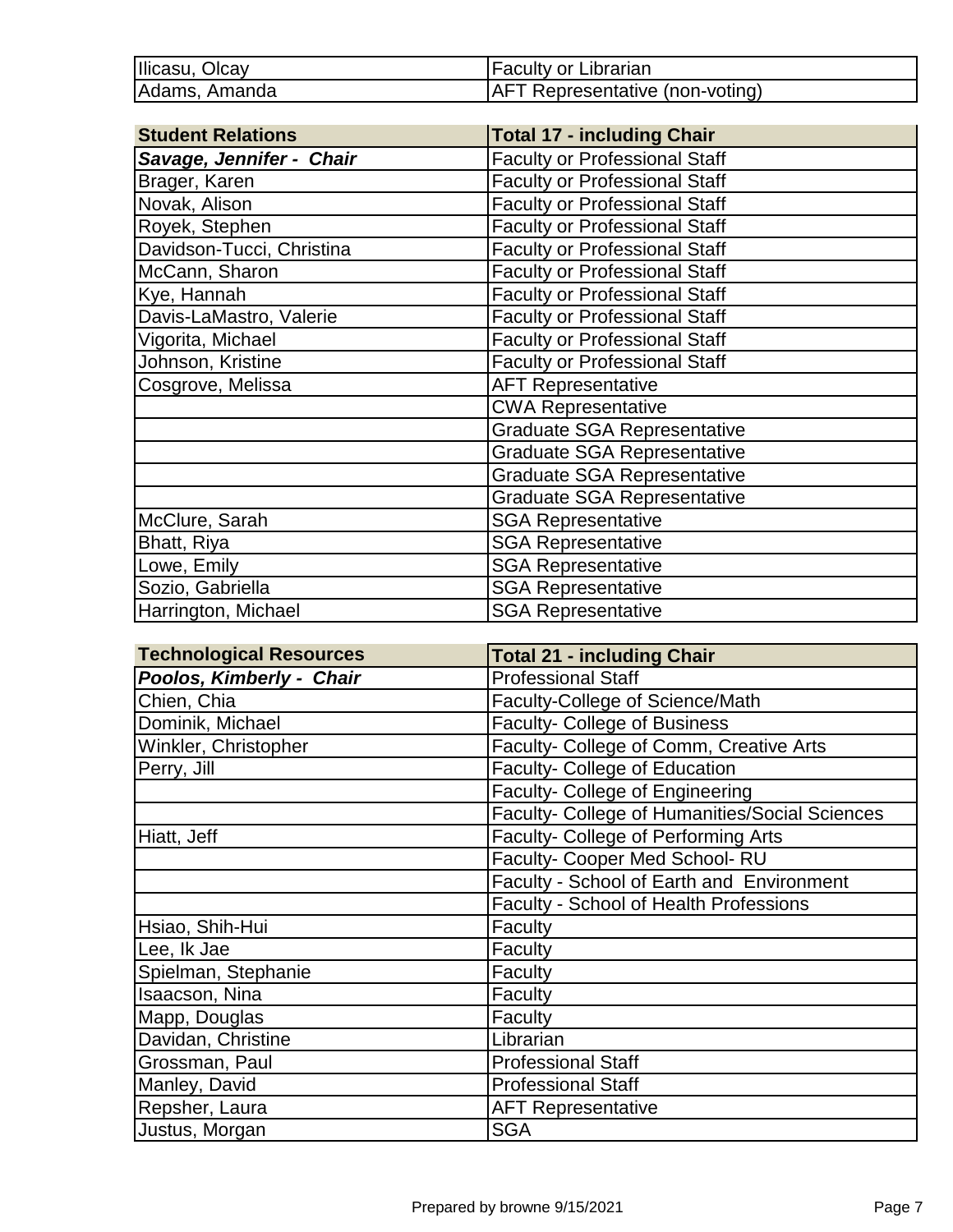| <b>University Budget &amp; Planning</b> | <b>Total 22 - NOT including Co-Chairs</b>      |
|-----------------------------------------|------------------------------------------------|
| <b>Simons, Chris - Chair</b>            |                                                |
| Scully, Joe - Co-chair                  | Executive Director of Budget & Planning        |
| Miller, DeMond                          | <b>Vice President - Senate</b>                 |
| Blake, Michael                          | Vice President - Administration & Finance      |
| Scarpa, Bob                             | <b>Faculty- College of Business</b>            |
|                                         | Faculty- College of Comm, Creative Arts        |
| Vernon-Dotson, Lisa                     | Faculty- College of Education                  |
| Bodnar, Cheryl                          | Faculty- College of Engineering                |
| Plourde, Bruce                          | Faculty- College of Humanities/Social Sciences |
| Fusco, Tom                              | Faculty- College of Performing Arts            |
| Smith, Trevor                           | Faculty- College of Science/Mathematics        |
|                                         | Faculty - School of Earth & Environment        |
|                                         | Faculty - School of Health Professions         |
|                                         | Faculty- Cooper School Medicine-RU             |
| An, Sharon                              | Librarian                                      |
|                                         | Faculty                                        |
| Manley, David                           | <b>Professional Staff</b>                      |
| Hicks, Kristen                          | <b>Professional Staff</b>                      |
| Mummert, Esther                         | <b>AFT Representative</b>                      |
|                                         | <b>CWA Representative</b>                      |
|                                         | IFPTE#195 Representative                       |
| Bathurst, Paige                         | <b>SGA Vice President or CFO</b>               |

## *All University Committees*

| <b>Awards</b>        | <b>Total 9 - including Chair</b>     |
|----------------------|--------------------------------------|
| Royek, Stephen-Chair | Faculty                              |
|                      | Faculty                              |
|                      | Faculty                              |
|                      | Faculty                              |
|                      | Faculty                              |
| Kipnis, Dan          | <b>Faculty or Professional Staff</b> |
|                      | <b>Faculty or Professional Staff</b> |
|                      | <b>Faculty or Professional Staff</b> |
| Quinesso, John       | <b>AFT Representative</b>            |
|                      |                                      |
| <b>Bookstore</b>     | <b>Cancelled</b>                     |

| <b>International Education Council</b> | <b>Total 22 Max - Including Chair</b> |
|----------------------------------------|---------------------------------------|
|                                        | <b>Faculty or Professional Staff</b>  |
| Li, Yupeng (chair)                     | <b>Faculty or Professional Staff</b>  |
| Nguyen, Thanh                          | <b>Faculty or Professional Staff</b>  |
| Krey, Nina                             | <b>Faculty or Professional Staff</b>  |
| Baer, Andrea                           | <b>Faculty or Professional Staff</b>  |
| Quinesso, John                         | <b>Faculty or Professional Staff</b>  |
|                                        | <b>Faculty or Professional Staff</b>  |
|                                        | <b>Faculty or Professional Staff</b>  |
|                                        | <b>Faculty or Professional Staff</b>  |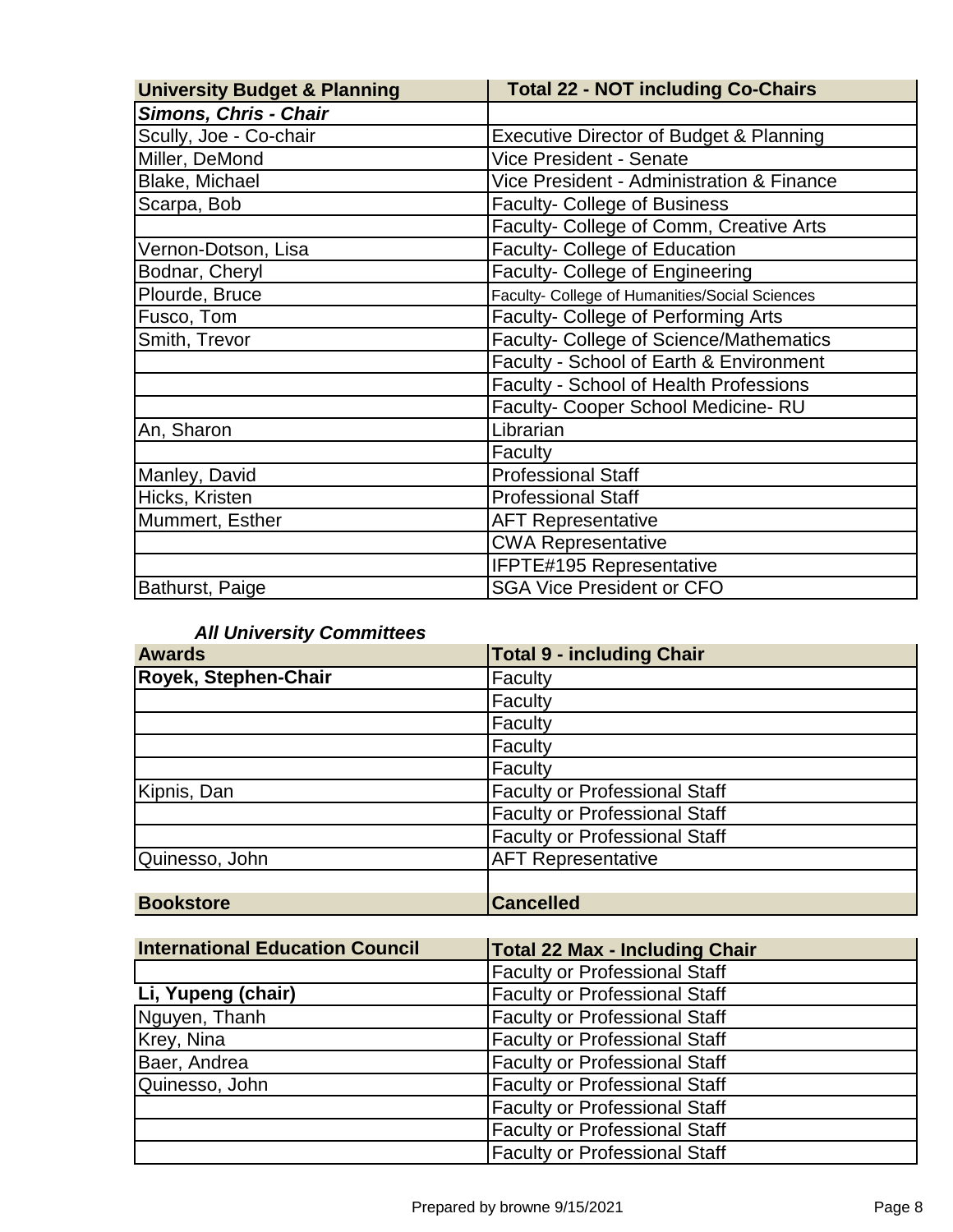| <b>Faculty or Professional Staff</b> |
|--------------------------------------|
| <b>Faculty or Professional Staff</b> |
| <b>Faculty or Professional Staff</b> |
| <b>Faculty or Professional Staff</b> |
| <b>Faculty or Professional Staff</b> |
| <b>Faculty or Professional Staff</b> |
| <b>Faculty or Professional Staff</b> |
| <b>Faculty or Professional Staff</b> |
| <b>Faculty or Professional Staff</b> |
| <b>Faculty or Professional Staff</b> |
| <b>Faculty or Professional Staff</b> |
| <b>Faculty or Professional Staff</b> |
| <b>Faculty or Professional Staff</b> |

| Library              | <b>Total 13 - including Chair</b> |
|----------------------|-----------------------------------|
| Dominik, Michael     | Faculty                           |
| Omar, Ayishat        | Faculty                           |
| Isaacson, Nina       | Faculty                           |
| Tappe, Karyn         | Faculty                           |
|                      | Faculty                           |
|                      | <b>Professional Staff</b>         |
|                      | <b>Professional Staff</b>         |
|                      | <b>Professional Staff</b>         |
| Santucci, Mary Ellen | <b>AFT Representative</b>         |
|                      | <b>SGA Representative</b>         |
|                      | <b>SGA Representative</b>         |
|                      | <b>SGA Representative</b>         |
|                      | Library Dean                      |

| <b>University Scholarship</b> | <b>Total 11 - including Chair</b> |
|-------------------------------|-----------------------------------|
| Espinosa, Jennifer (chair)    | Faculty                           |
| Sherman, Cass                 | Faculty                           |
| Alverio, Melanie              | Faculty                           |
| Gummo, Bethany                | Faculty                           |
| Melissa Klapper               | Faculty                           |
| Johnson, Kristine             | Faculty                           |
| Dolbow, Heather               | <b>Professional Staff</b>         |
| Rahin, Nadia                  | <b>Professional Staff</b>         |
| Calio, Brian                  | <b>Professional Staff</b>         |
| Matthews, Lorenzo             | <b>Professional Staff</b>         |
| Davis, DeLithea               | <b>AFT Representative</b>         |

| <b>ADHOC Committees</b> |                                          |
|-------------------------|------------------------------------------|
| <b>Calendar</b>         | <b>Total 1 -appt of Senate President</b> |
|                         |                                          |

| <b>Campus Hearing Board</b> |  |  |
|-----------------------------|--|--|
|-----------------------------|--|--|

**Total 3 -appt of Senate President** 

 $\blacksquare$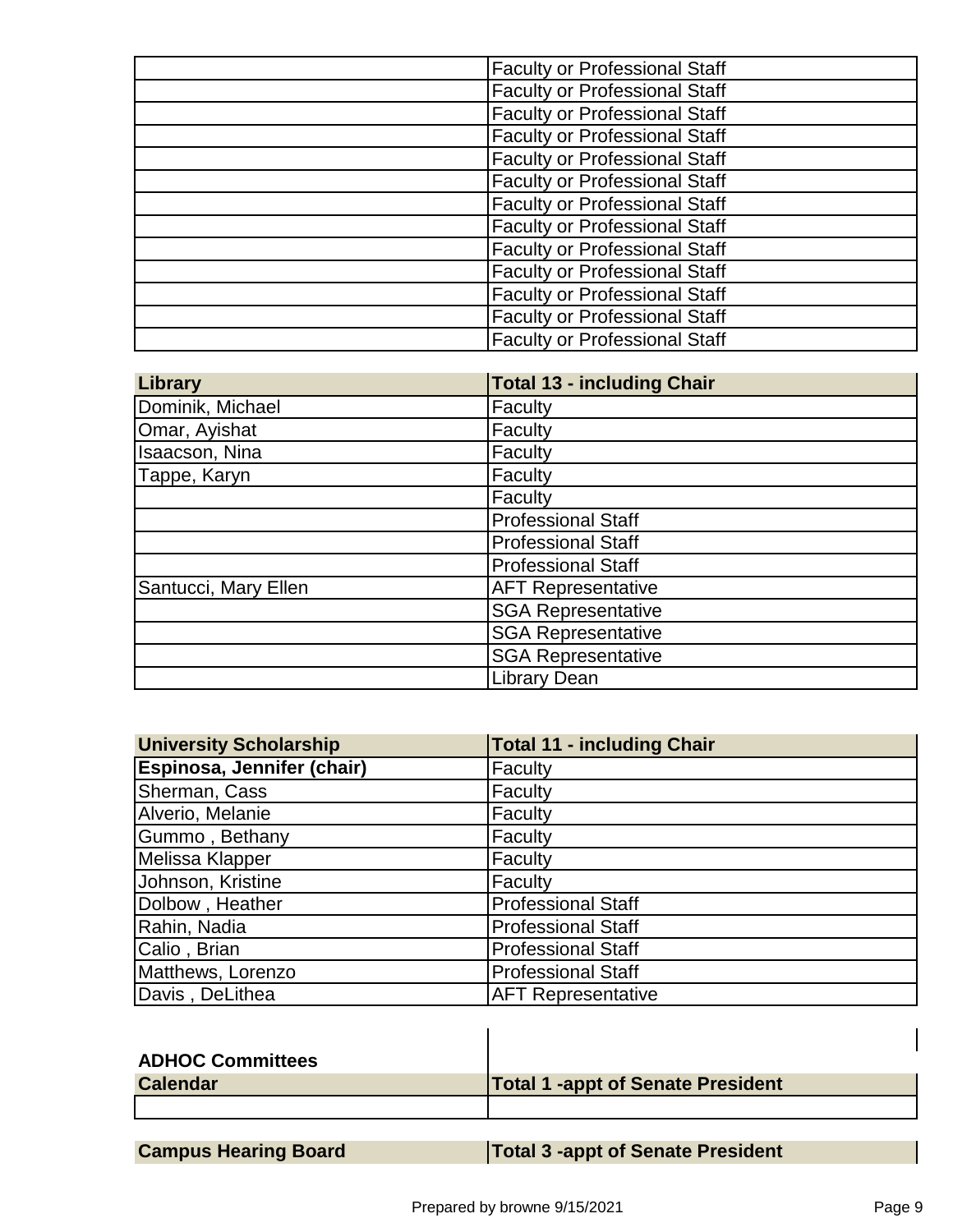| <b>Senate Representatives to the Board of Trustees</b> |                           |
|--------------------------------------------------------|---------------------------|
| <b>Fusco.</b> Tom                                      | Academic Affairs          |
| Simons, Chris                                          | <b>Budget and Finance</b> |
| Thomas. Skeff                                          | <b>Facilities</b>         |
| Hough, Jerry                                           | Audit                     |
| Drutz, Dan                                             | Advancement               |

| <b>Chairs Council</b>                       | <b>Total</b>             |
|---------------------------------------------|--------------------------|
| <b>Accounting &amp; Finance</b>             | Weidman, Stephanie       |
| Art                                         | Sweigart, Donna          |
| <b>Biological Sciences</b>                  | Bentivenga, Stephen      |
| <b>Biomedical Engineering</b>               | Byrne, Mark              |
| <b>Chemical Engineering</b>                 |                          |
| <b>Chemistry &amp; Biochemistry</b>         | Jonnalagadda, Subash     |
| <b>Civil/Environmental Engineering</b>      | Jahan, Kauser            |
| <b>Communication Studies</b>                | Feaster, John            |
| <b>Computer Science</b>                     | Hnatyshin, Vasil         |
| <b>Educational Services and Leadership</b>  | Kerrigan, Monica         |
| <b>Electrical/Computer Engineering</b>      | Polikar, Robi            |
| English                                     | Meadowsong, Zena         |
| <b>Environmental Science</b>                | Christensen, Beth        |
| <b>ExEEd</b>                                | Everett, Jess (acting)   |
| Geography, Planning & Sustainability        | Keenan, Kevin            |
| Geology                                     | Connolly, Harold         |
| <b>Health &amp; Exercise Science</b>        | Biren, Greg              |
| <b>History</b>                              | Lindman, Janet           |
| Interdisciplinary and Inclusive Education   | Vernon-Dotson, Lisa      |
| <b>Interdisciplinary Studies</b>            | <b>Blanck, Emily</b>     |
| Journalism                                  | Quigley, Kathryn         |
| Language, Literacy and Soc Ed               | Wassell, Beth            |
| Law & Justice Studies                       | Weiss, Michael           |
| Management/Entrepreneurship                 | Mirchandani, Dilip       |
| Marketing & Business Information            | Lewis, Phil              |
| <b>Mathematics</b>                          | Whittinghill III, Dexter |
| <b>Mechanical Engineering</b>               | Jha, Ratneshwar          |
| <b>Molecular Biology</b>                    | Caradonna, Salvatore     |
| <b>Molecular &amp; Cellular Biosciences</b> | Bentivenga, Stephen      |
| <b>Music</b>                                | Rawlins, Robert          |
| <b>Nursing</b>                              | Santucci, Mary Ellen     |
| Philosophy/Religion                         | Miller, Ellen            |
| Physics & Astronomy                         | Klassen, David           |
| <b>Political Science and Economics</b>      | Markowitz, Lawrence      |
| Psychology                                  | Kerwin, MaryLou          |
| <b>Public Relations/Advertising</b>         | FitzGerald, Suzanne      |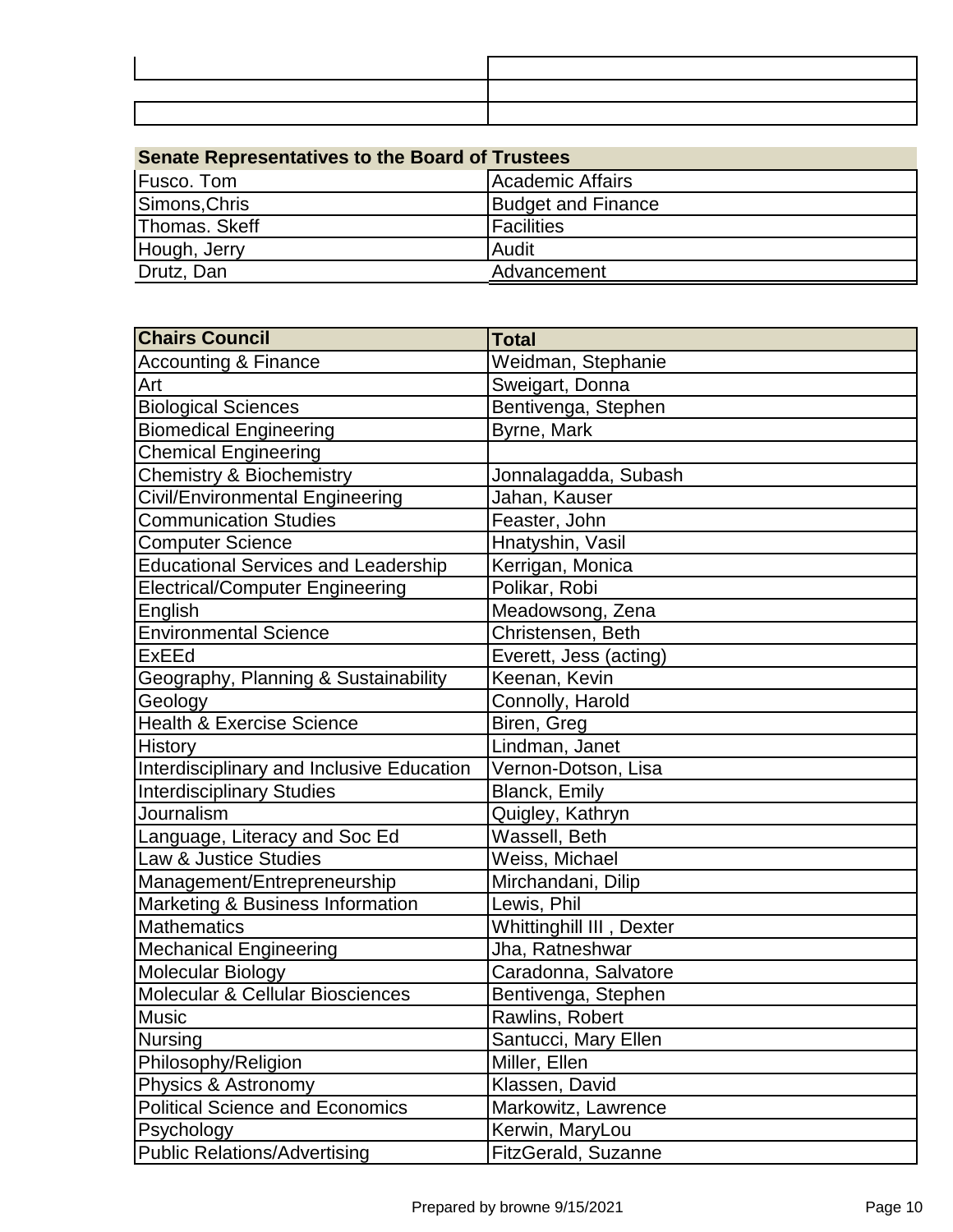| Radio/TV /Film                         | Brand, Keith          |
|----------------------------------------|-----------------------|
| <b>STEAM</b>                           | Beale-Tawfeeg, Angela |
| Sociology and Anthropology             | Rosado, Maria         |
| Sociology and Anthropology             | Joy, Sandra           |
| Theatre/Dance                          | Turner, Paule         |
| <b>World Languages and Literatures</b> | Manley, Marilyn       |
| <b>Writing Arts</b>                    | Kopp, Andrew          |
| <b>AFT Rep</b>                         | Mirschandani, Dilip   |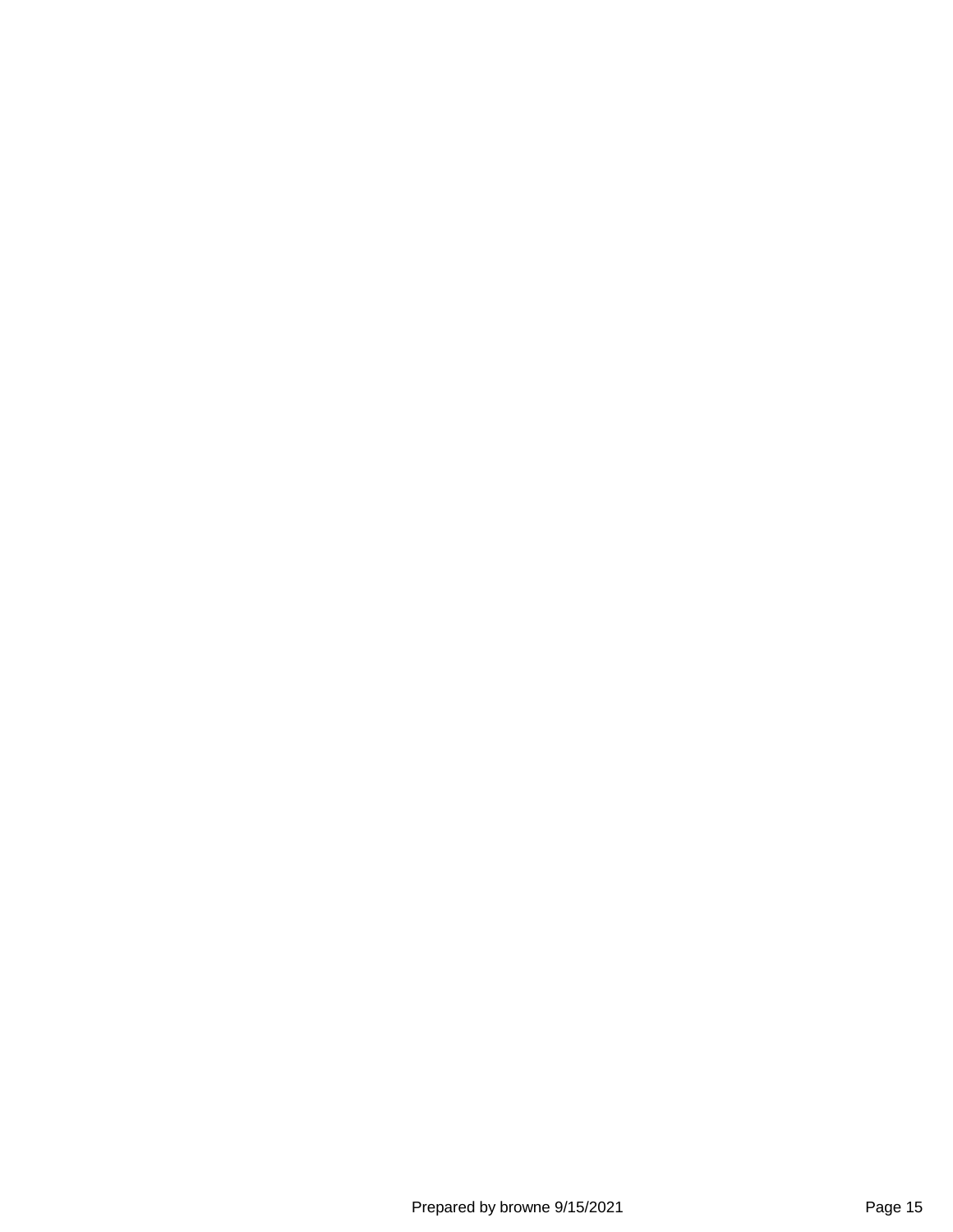Catherine Wilcoxson has this listed as 1st choice- why did we put Natalie instead? Bill said Catherine will be applying for Promotion- Got it- me, CI!

CSM

Do we really need a 3rd professional staff (even if this slot is specific for Libraries)? I don't think so, especially with the addition of a Lecturer